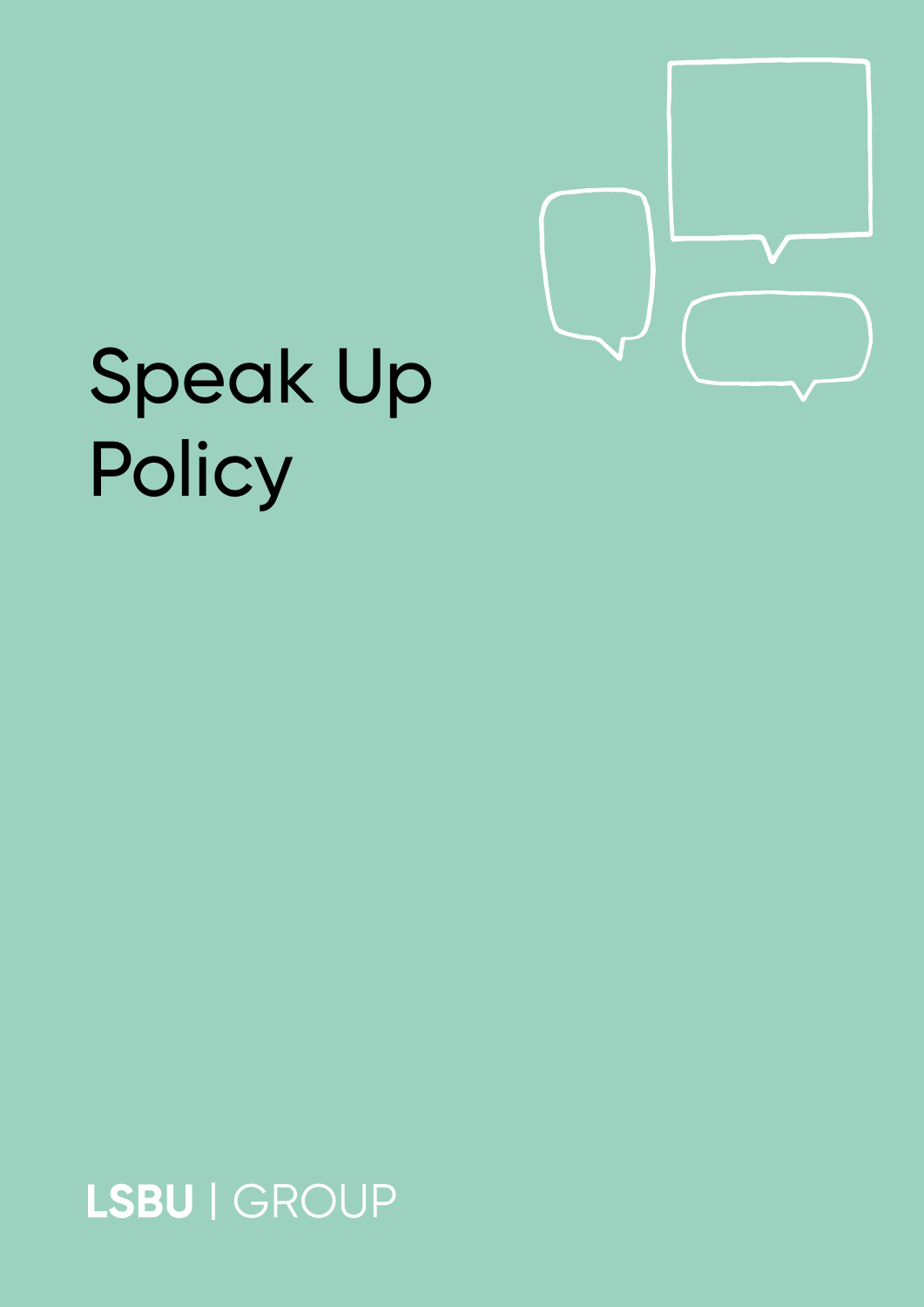# **1. Introduction from senior leadership**

The LSBU Group<sup>1</sup> is committed to conducting its business on a daily basis with fairness, integrity and respect for the law and our values of Excellence, Professionalism, Integrity, Inclusivity and Creativity. In spite of this commitment, you may one day observe conduct that seems to violate the law, our Values and/or our policies. If you observe or suspect such misconduct, you are encouraged to Speak Up. By doing so, you give the LSBU Group the opportunity to deal with the issue. Remaining silent about possible misconduct may worsen a situation and decrease trust.

The LSBU Group truly values the help of employees or students who identify and Speak Up about potential concerns that need to be addressed. Speaking Up is encouraged and employees and students who Speak Up are protected. You will not suffer for raising concerns in good faith about suspected misconduct, and we do not tolerate any form of retaliation against you for Speaking Up. After all, Speaking Up is essential for us to sustain our reputation, success and ability to operate – both now and in the future.

# **What is the purpose of this Speak Up Policy?**

The purpose of this policy is to explain how you can raise concerns about suspected misconduct in confidence and without fear of retaliation. It also describes what you can expect from the LSBU Group if you Speak Up.

# **Who can speak up?**

This Speak Up policy is available to everyone working for or studying with the LSBU Group (or parents of younger learners). It is also open to any party with whom the LSBU Group has or has had some type of business relationship (such as business partners, suppliers and agents) who wish to raise a concern about possible misconduct within the LSBU Group.

# **2. Scope of the speak up policy**

# **What concerns are covered by this Speak Up policy?**

This Speak Up policy can be used to raise concerns about suspected misconduct by any employees or governors or directors within the LSBU Group, that is: any violation of the law, our Values and/or our policies. Employees are expected to report any fraud or suspicion of fraud in good faith as explained in the Anti-Fraud Policy.

Examples of concerns that can be raised using this Speak Up policy are:

- financial malpractice, impropriety or fraud;
- breaches of financial controls, false accounting/reporting, financial and other reporting irregularities;
- academic malpractice;
- failure to comply with LSBU's legal or regulatory obligations for example about the health and safety of students, employees or the public, anti-discrimination legislation, trading standards or environmental protection laws;
- unethical business conduct, for example where colleagues receive or solicit anything of value from a third party or promise, offer or give anything of value to influence the decision of a third party in procurement or contract execution for LSBU;
- any criminal activity;
- institutional bullying, harassment, discrimination or victimisation of others; (please refer first to relevant anti-bullying and harassment policy of each institution)

<sup>1</sup> The LSBU Group consists of London South Bank University, South Bank Academies, South Bank Colleges, South Bank University Enterprises Ltd and SW4 Catering Ltd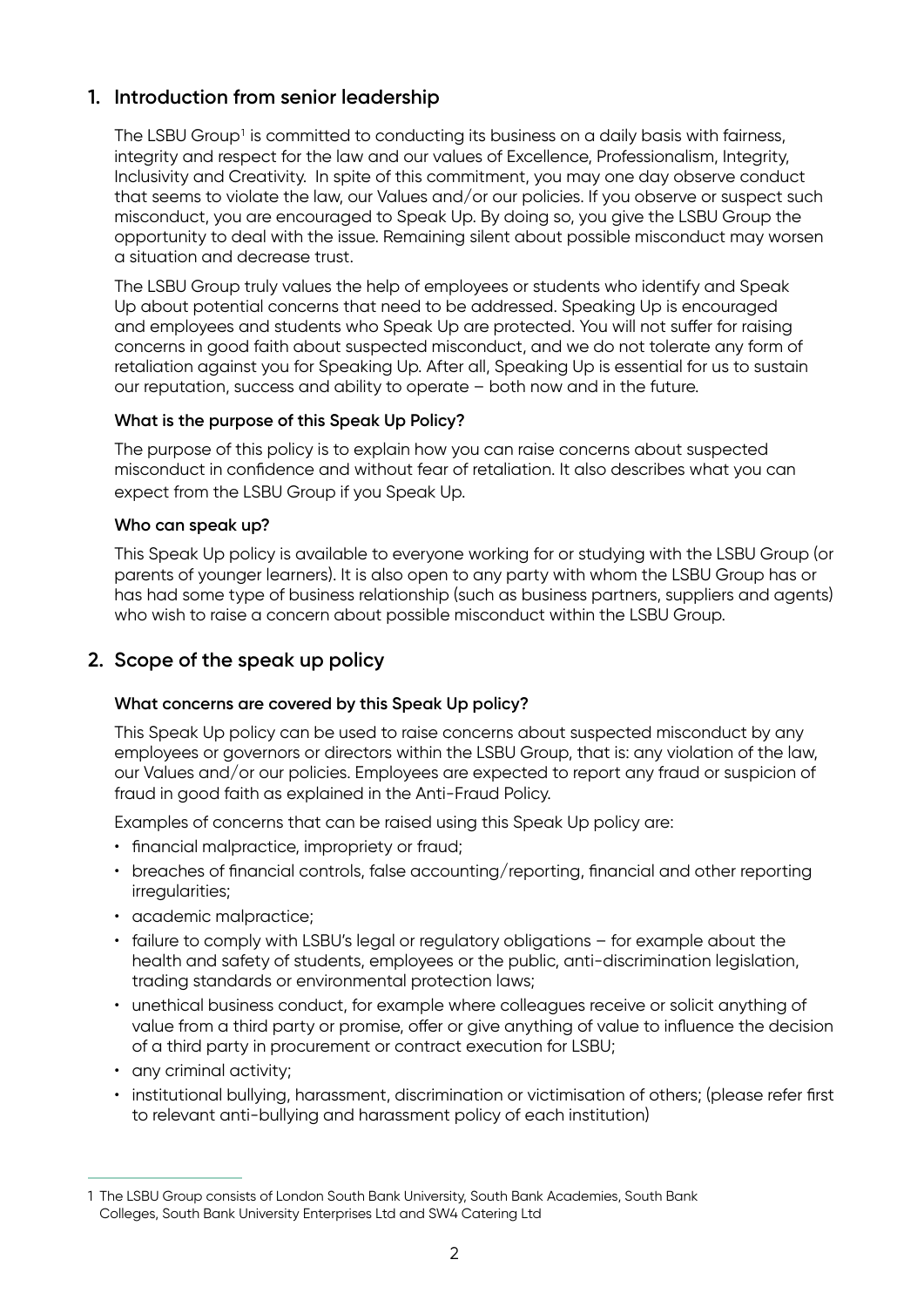- colleagues who are involved in the taking, buying, selling of drugs or other forms of substance abuse; failure to comply with LSBU's legal or regulatory obligations – for example about the health and safety of students, employees or the public, antidiscrimination legislation, trading standards or environmental protection laws;
- unethical business conduct, for example where colleagues receive or solicit anything of value from a third party or promise, offer or give anything of value to influence the decision of a third party in procurement or contract execution for LSBU;
- any criminal activity;
- institutional bullying, harassment, discrimination or victimisation of others; (please refer first to relevant anti-bullying and harassment policy of each institution)
- colleagues who are involved in the taking, buying, selling of drugs or other forms of substance abuse;
- behaviour which might damage the reputation of any organisation in the LSBU Group;
- serious breach of the Values of any organisation in the LSBU Group
- actions intended to hide any of the above.

Speak Up is not about complaints relating to your personal circumstances and please note that this policy does not apply to the following:

- any grievances you may have in relation to your terms of employment;
- matters which should be raised under grievance, complaint, disciplinary or other HR procedures, or to reopen matters which have already been considered under them;
- challenges of financial or business decisions of the LSBU Group;
- settling personal disputes; or
- making accusations which you know are false. Doing so may lead to disciplinary measures.

If in doubt, please refer to other policies designed to address concerns of staff or students including but not restricted to:

- LSBU University Student Complaints Procedure
- Lambeth College Talk Back Policy
- South Bank Academies Complaints Policy
- LSBU Staff Grievance Procedure
- Lambeth College Staff Grievance Procedure
- South Bank Academies Staff Grievance Procedure

All staff policies are available on your local intranet.

# **3. Safeguarding your position: confidentiality and non-retaliation**

#### **31. Protection**

Speaking Up is encouraged and this speak up policy is designed to offer protection to those identified in paragraph 2 who disclose such concerns, provided that the disclosure is made:

- (i) in good faith, and
- (ii) in the reasonable belief of the individual making the disclosure that it tends to show misconduct.

Please feel confident that you will not suffer for raising concerns in good faith about suspected misconduct. If you make an allegation in good faith, but it is not confirmed by subsequent investigation, no action will be taken against you. Any form of threat or retaliation will not be tolerated. Retaliation is treated as a disciplinary matter.

The LSBU Group takes the welfare of its staff seriously and is committed to supporting staff who Speak Up. We provide a confidential and free of charge Employee Assistance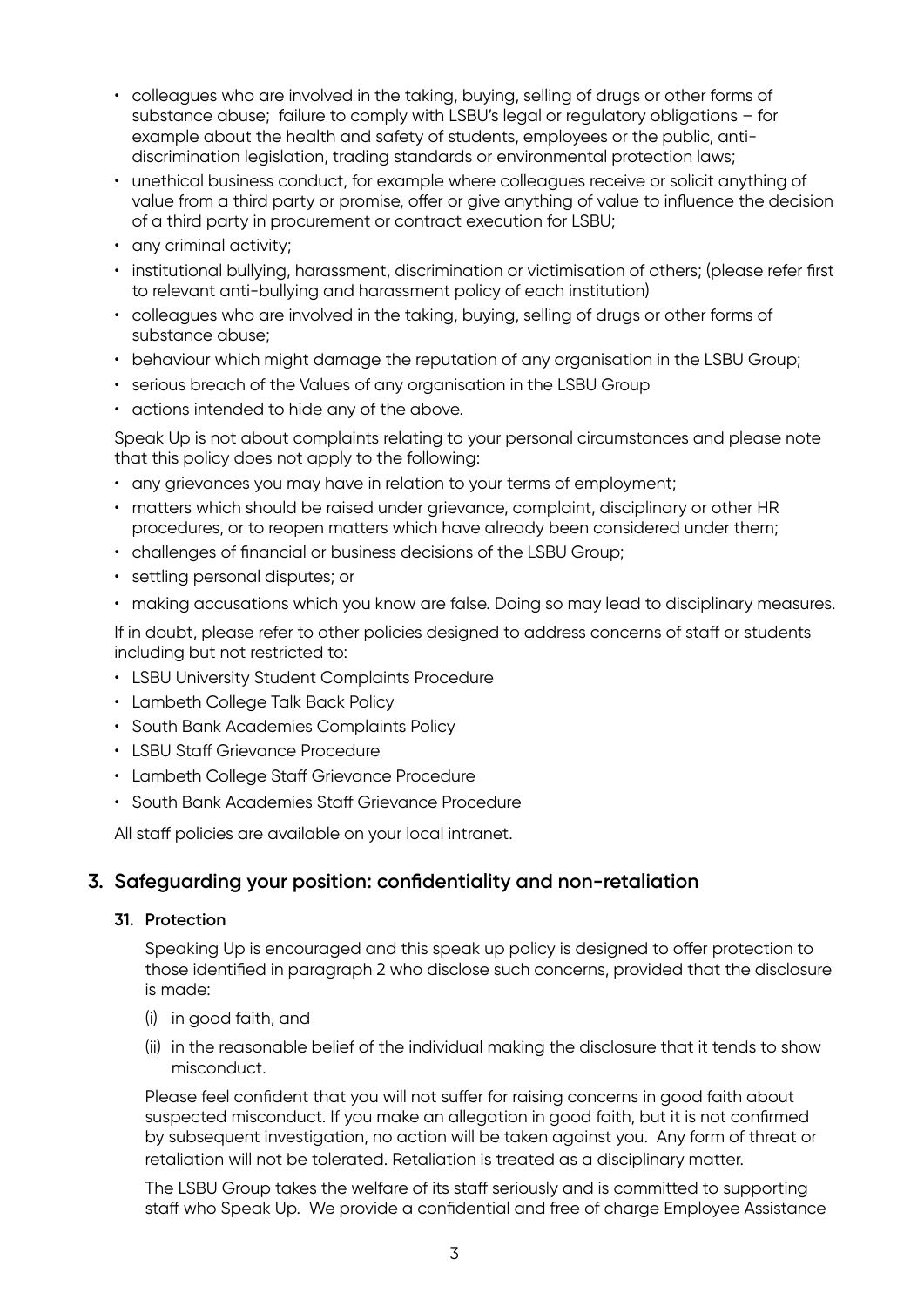Programme (EAP) to support you with a wide range of advice ranging from emotional support to work and personal life issues.

# **32. Confidentiality**

Your identity when making the allegation will be kept confidential only to those dealing with the issues raised, so long as this does not hinder or frustrate any investigation or the LSBU Group's ability to meet its legal obligations. However, the investigation process may reveal the source of the information and the individual making the disclosure may be requested to provide a statement as part of the evidence required.

# **33. Anonymous Allegations**

You are encouraged to put your name to any disclosures you make. Concerns expressed anonymously carry less weight, but may be considered at the LSBU Group's discretion. Factors to be taken into account in exercising this discretion include:

- the seriousness of the issues raised;
- the credibility of the concern:
- any supporting evidence received; and
- the likelihood of confirming the allegation from alternative credible sources.

# **4. Procedures for speaking up**

Our Speak Up policy allows you to raise concerns about suspected misconduct through a variety of channels. Please feel free to raise questions and concerns through any of the following Speak Up channels:

# **Step 1**

# **Staff**

As a general guideline, the first person to approach when raising a concern is your line manager. You may also choose to discuss your concern with a Group HR professional. If the matter remains unresolved, staff may request a meeting with the relevant manager authorised to hear a grievance in accordance with each institution's grievance policy.

#### **Students**

Students are encouraged to raise any concerns about misconduct (as set out in section 2) through the relevant complaints procedure in place within each institution. If you feel this is inappropriate, or you are dissatisfied with the outcome, you may raise your concern through the independent reporting line (see below).

If you are a student on placement and your concerns relate to the organisation in which you are placed you should, in the first instance, follow the speak up policy of that organisation. For student nurses and midwives your attention is drawn to the Nursing and Midwifery Council's guidance: *Raising concerns: Guidance for nurses, midwives and nursing associates*. Further information is available on the NMC's website: [www.nmc-uk.org/Nurses-and-midwives/Raising-and-escalating-concerns](http://www.nmc-uk.org/Nurses-and-midwives/Raising-and-escalating-concerns/)

#### **Step 2**

#### **Independent reporting line**

Where you suspect misconduct and genuinely believe that the matter cannot be dealt with through the available channels set out above, you can use the external Speak Up reporting line [\(www.safecall.co.uk/report](http://www.safecall.co.uk/report)). This gives you the opportunity to raise concerns confidentially. The Speak Up reporting line is run by Safecall, an independent third party, and is available 24/7, 365 days a year. There are three ways to submit a report through the Speak Up reporting line by: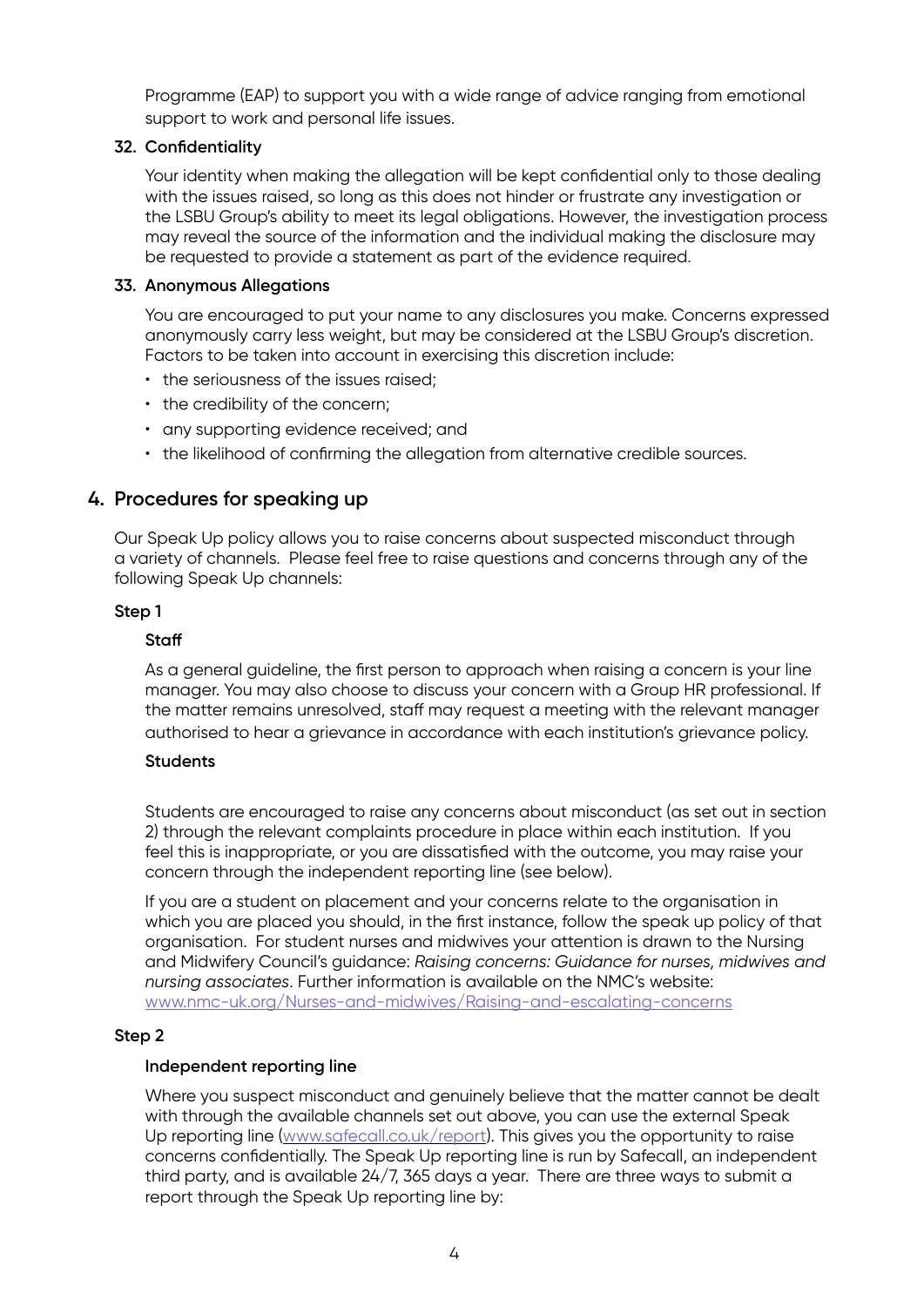- phoning (free of charge): 0800 915 1571
- emailing: [lsbu@safecall.co.uk](mailto:lsbu%40safecall.co.uk?subject=)
- completing a web form available at [www.safecall.co.uk/report](http://www.safecall.co.uk/report)

After you complete your report (online or by phone), you will receive a unique username and password. You can use this username to log in to check progress on your report. You can check whether the person dealing with your report has feedback for you or further questions. If you want, you can provide additional information. Your username is particularly important if you choose to remain anonymous, as we can only contact you through the website in that case. All reports received via the Speak Up service are forwarded to the LSBU Group for further handling.

# **What kind of information do you need to provide?**

When you file a report please provide as much detailed information as you have to enable us to assess and investigate your concern, such as:

- the background, history and reason for the concern;
- names, dates, places and other relevant information;
- any documents that may support your report.

A report can only be followed up if it contains sufficient information and there is a reasonable possibility of obtaining further information.

# **What should you do if you do not have all the facts?**

We encourage you to Speak Up as soon as possible, ideally before situations get out of hand or damage is done. It is always better to report early than to wait for all the facts. If you know about or suspect misconduct, Speak Up with the facts you have. We do not expect you to have all the answers. Let us look into the matter to determine if there is a reason for concern.

Never investigate the matter yourself and do not seek evidence to build a strong case. We guarantee that no disciplinary measures or other steps will be taken against you if your genuine concern later turns out to be mistaken.

#### **What about 'external whistleblowing'?**

We strongly encourage you to raise concerns internally through one of the available channels. By Speaking Up internally, you give us the chance to look into the matter and take action if needed. In this way we can truly improve the LSBU Group together.

# **5. Follow up – what happens after you Speak Up?**

# **What can you expect if you Speak Up?**

The LSBU Group takes every report of possible misconduct seriously. If you submit a report, you will receive a confirmation of receipt within 5 to 7 working days, with an estimate of how long it will take to handle and assess your concern. Your report will undergo an initial review, and if necessary, it will be appropriately investigated.

You will be informed of the overall findings, i.e. whether or not the LSBU Group has established that misconduct has taken place. Please note that we will not be able to give you full details of the outcome of a case (or related actions taken) for reasons of confidentiality, privacy and the legal rights of all concerned.

If your concern is well-founded (i.e. misconduct has indeed taken place), appropriate measures will be taken where necessary and in accordance with the law and our Disciplinary Policy.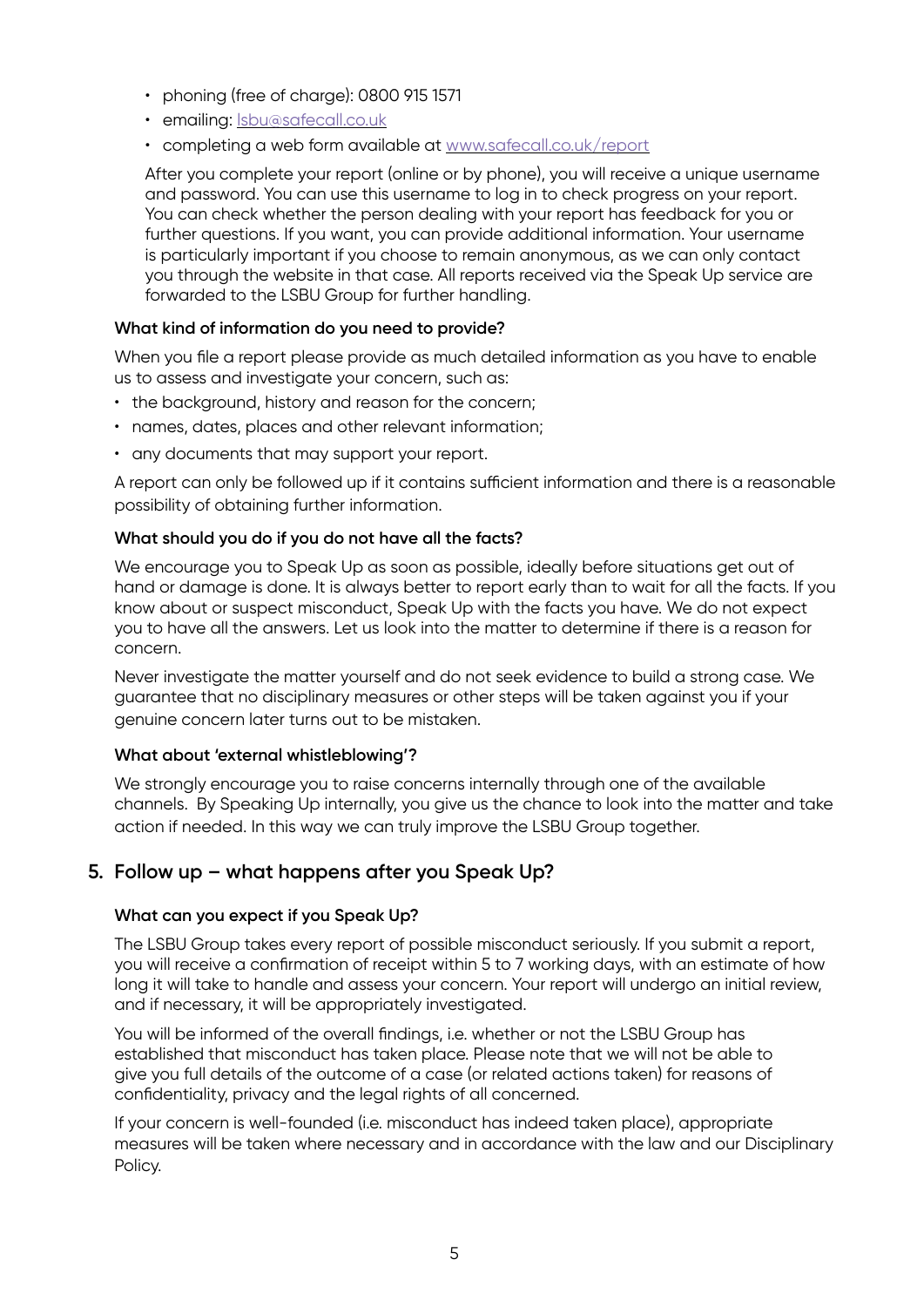#### **Who will act on your concerns and how?**

All concerns that are received are logged into a case management system. Members of the Group Executive or, if appropriate, the Chair of the relevant Audit Committee in the LSBU Group will consider the information made available and should determine next steps following a two-phased approach:

- 1. Initial review and inquiries The purpose is to assess the concern and decide if, on the face of it, it requires further review and investigation (and, if so, by whom and in which form). You may be approached for additional information.
- 2. Further review and investigation If the report requires further review and investigation, a Case Manager will be assigned. The investigation itself will focus on an objective, factual analysis of the case. If needed, outside experts (e.g. lawyers or accountants) will be engaged to assist in the investigation. They will work under strict confidentiality.

The review and investigation will be conducted in an independent, fair and unbiased manner with respect to all parties involved and in accordance with relevant laws and principles (including natural justice).

Investigations will be overseen by individuals more senior than the individual against whom the complaint is made. For members of the Group Executive this means members of the LSBU Board; for members of a Board in the LSBU Group this means the Chair of that Board, for the Chairs of subsidiary company Boards this means the Chair of the LSBU Board and for the Chair of the LSBU Board this means, the senior independent governor (the SID).

Details of the case, your identity and the identity of anyone else mentioned in the report, are kept confidential throughout and after the investigation, and are only shared on a need-toknow basis.

If the matter would be more appropriately considered under another LSBU Group process, such as grievance or disciplinary you will be advised of this.

#### **What is expected of you in connection with investigations?**

If you become involved in an investigation, you need to co-operate and answer all questions completely and honestly. Lying to the people performing the investigation as well as delaying, interfering with or refusing to cooperate with an investigation may lead to disciplinary measures. All parties involved, including the accused, are entitled to confidentiality in order to avoid unnecessary damage to their reputation. Therefore, if you participate in or learn about an investigation, you must keep the matter confidential.

#### **What to do if you have a concern about the follow-up on a report?**

If you believe that your concern or a concern raised against you has not been handled appropriately or that an investigation has not been performed correctly, please write to the Chair of the relevant Board, c/o the Group Secretary at 103 Borough Road, SE1 0AA, marking the envelope *"Personal and Confidential: please forward".*

In your correspondence please state the grounds for dissatisfaction which may cover the following and, where relevant, provide supporting evidence:

- There is evidence of procedural irregularity, or
- There is evidence of prejudice or bias, and/or
- There is further evidence that was not available at the time the original disclosure was made.